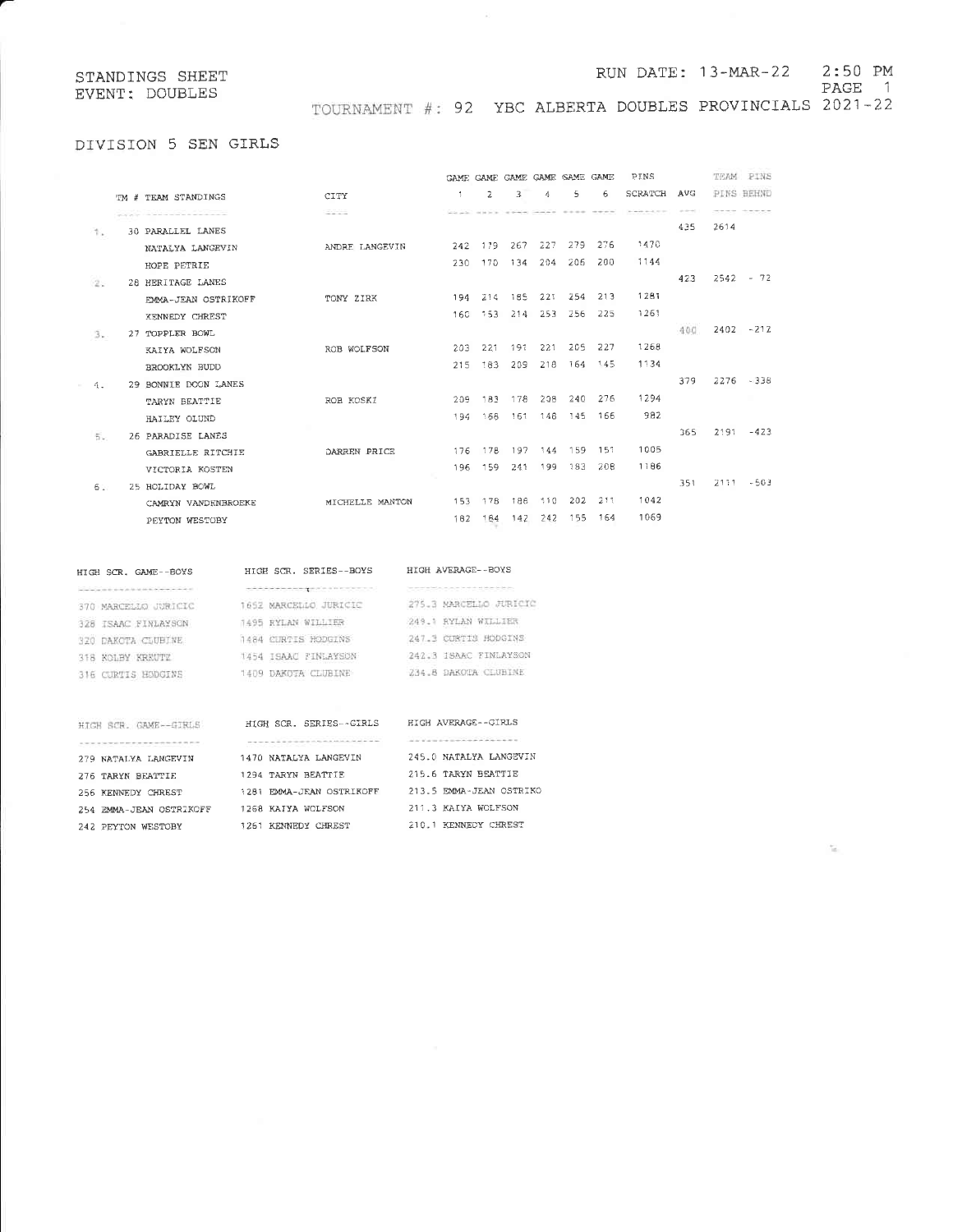### RUN DATE: 13-MAR-22  $2:51$  PM

PAGE 1

 $\tilde{\gamma}_0$ 

TOURNAMENT #: 92 YBC ALBERTA DOUBLES PROVINCIALS 2021-22

# DIVISION 6 SEN BOYS

|    |                          |                      |                |         |      |               | GAME CAME GAME GAME GAME GAME |         | PINS    |               |      | TEAM PINS           |
|----|--------------------------|----------------------|----------------|---------|------|---------------|-------------------------------|---------|---------|---------------|------|---------------------|
|    | TM # TEAM STANDINGS      | CITY                 | $\overline{1}$ | 2       | 3    | $\frac{4}{3}$ | 5                             | 6       | SCRATCH | <b>AVG</b>    |      | PINS BEHND          |
|    | -------------------      | 1555                 |                |         |      |               | away House conta bloom        |         |         | and and state |      | -----               |
| 1. | 35 SHERWOOD BOWL         |                      |                |         |      |               |                               |         |         | 463           | 2779 |                     |
|    | MATTHEW COX              |                      | 219            | 205     | 226  |               | 183 174 277                   |         | 1284    |               |      |                     |
|    | RYLAN WILLIER            | LEMN MADARASH        | 268            | 234     | 203  | 245           |                               | 289 256 | 1495    |               |      |                     |
| 2. | 33 TOPPLER BOWL          |                      |                |         |      |               |                               |         |         | 448           |      | $2691 - 68$         |
|    | MARCELLO JURICIO         | ALYSHIA CHRISTENSEN  | 223            | 291     | 370  |               | 244 255 269                   |         | 1652    |               |      |                     |
|    | GABRIEL MITCHELL         |                      | 138            | -190    |      |               | 192 153 181 185               |         | 1039    |               |      |                     |
| з. | 32 CHINOOK BOWLADROME    |                      |                |         |      |               |                               |         |         | 447           |      | $2684 - 95$         |
|    | <b>JOSHUA KELLY</b>      | <b>JAMEY SUDBURY</b> | 204            | 183     | 209  |               | 194 156 254                   |         | 1200    |               |      |                     |
|    | CURTIS HODGINS           |                      | 240            | 223     | 197  | 285           | 223                           | 316     | 1484    |               |      |                     |
| 4. | <b>34 HERITAGE LANES</b> |                      |                |         |      |               |                               |         |         | 434           |      | $2607 - 172$        |
|    | DAKOTA CLUBINE           | LANA CLUBINE         |                | 240 212 | 166  | -277          | 320                           | 194     | 1409    |               |      | <b>The Contract</b> |
|    | PJ CLUBINE               |                      | 232            | 146     | 229  | 191           | 243                           | - 157   | 1198    |               |      |                     |
| 5. | 36 ST. ALBERT BOWL       |                      |                |         |      |               |                               |         |         | 413           |      | $2480 - 299$        |
|    | ISAAC FINLAYSON          | <b>CORD GRAVES</b>   | 215            | 328     | 225  | 197           | 199                           | 290     | 1454    |               |      |                     |
|    | CHRISTIAN MURPHY         |                      | 240            | 148     | 190  |               | 122 157 169                   |         | 1026    |               |      |                     |
| 6. | 31 HOLIDAY BOWL          |                      |                |         |      |               |                               |         |         | 378           |      | $2270 - 509$        |
|    | RILEY FRAME              | <b>JERRY KIND</b>    |                | 207 116 |      | 128 161       | 146                           | 160     | 918     |               |      |                     |
|    | KOLBY KREUTZ             |                      |                | 286 221 | -147 | 215           | 169                           | 318     | 1352    |               |      |                     |
|    |                          |                      |                |         |      |               |                               |         |         |               |      |                     |

| HIGH SCR. GAME -- BOYS                                                        | HIGH SCR. SERIES -- BOYS | HIGH AVERAGE--BOYS                                                                      |
|-------------------------------------------------------------------------------|--------------------------|-----------------------------------------------------------------------------------------|
| and the third and an analysis of the control of the control of the control of |                          | the state of the control of the control of the control of the control of the control of |
| 370 MARCELLO JURICIC                                                          | 1652 MARCELLO JURICIC    | 275.3 MARCELLO JURICIO                                                                  |
| 328 ISAAC FINLAYSON                                                           | 1495 RYLAN WILLIER       | 249.1 RYLAN WILLIER                                                                     |
| 320 DAKOTA CLUBINE                                                            | 1484 CURTIS HODGINS      | 247.3 CURTIS HODGINS                                                                    |
| 318 KOLBY KREUTZ                                                              | 1454 ISAAC FINLAYSON     | 242.3 ISAAC FINLAYSON                                                                   |
| 316 CURTIS HODGINS                                                            | 1409 DAKOTA CLUBINE      | 234.8 DAKOTA CLUBINE                                                                    |
|                                                                               |                          |                                                                                         |

| HIGH SCR. GAME--GIRLS   | HIGH SCR. SERIES--GIRLS                  | HIGH AVERAGE--GIRLS                                                                                                                                                                                                            |
|-------------------------|------------------------------------------|--------------------------------------------------------------------------------------------------------------------------------------------------------------------------------------------------------------------------------|
|                         | 오늘 아이는 그는 아이를 보면 사람들이 아니라 사람들이 잘 보내고 있다. | and the company of the company of the company of the company of the company of the company of the company of the company of the company of the company of the company of the company of the company of the company of the comp |
| 279 NATALYA LANGEVIN    | 1470 NATALYA LANGEVIN                    | 245.0 NATALYA LANGEVIN                                                                                                                                                                                                         |
| 276 TARYN BEATTIE       | 1294 TARYN BEATTIE                       | 215.6 TARYN BEATTIE                                                                                                                                                                                                            |
| 256 KENNEDY CHREST      | EMMA-JEAN OSTRIKOFF<br>1281              | 213.5 EMMA-JEAN OSTRIKO                                                                                                                                                                                                        |
| 254 EMMA-JEAN OSTRIKOFF | 1268 KAIYA WOLFSON                       | 211.3 KAIYA WOLFSON                                                                                                                                                                                                            |
| 242 PEYTON WESTOBY      | KENNEDY<br>CHREST<br>1261                | KENNFDY<br>CHREST<br>210.1                                                                                                                                                                                                     |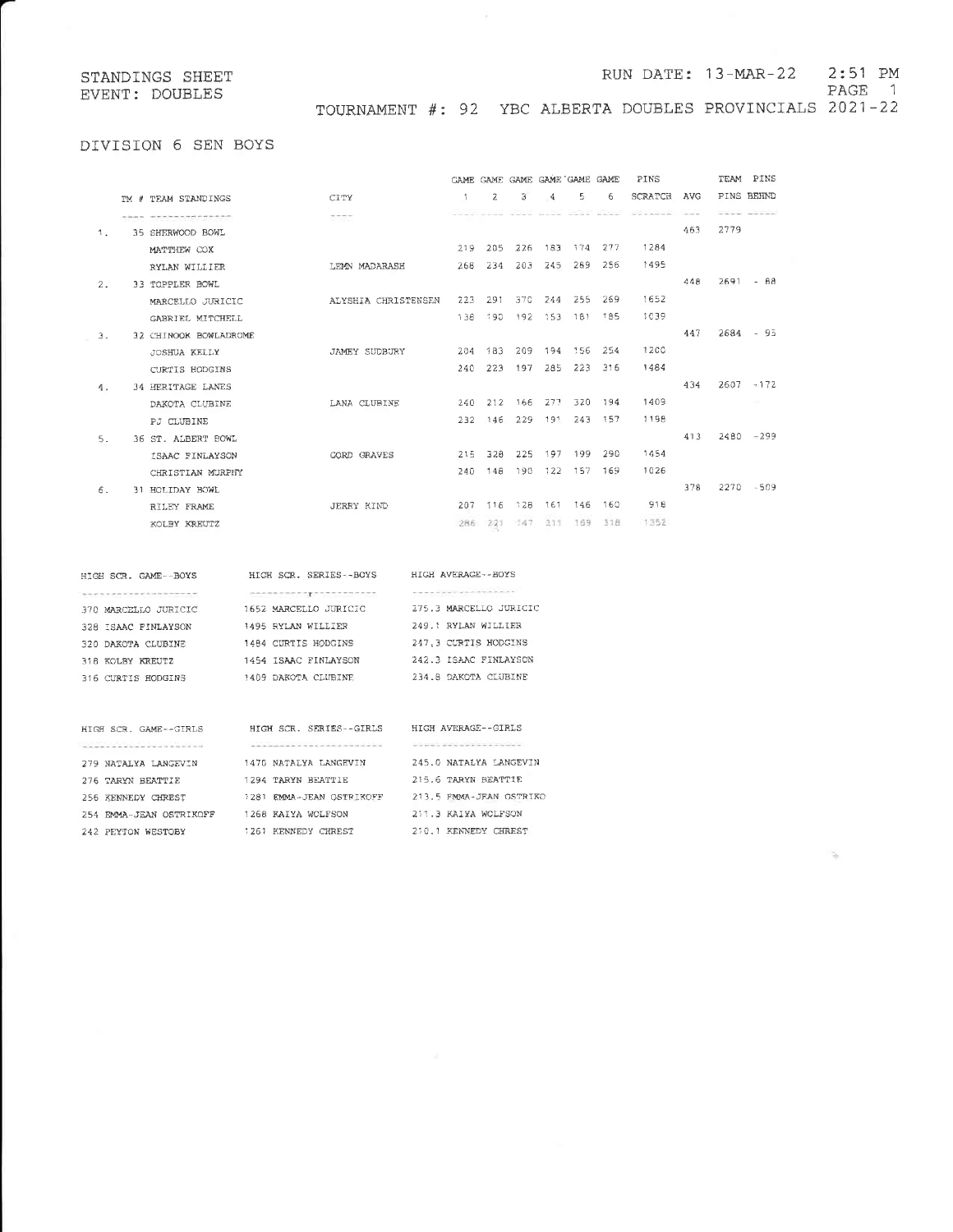### RUN DATE: 13-MAR-22 2:50 PM

PAGE 1

TOURNAMENT #: 92 YBC ALBERTA DOUBLES PROVINCIALS 2021-22

# DIVISION 3 JUN GIRLS

|                  |                          |                   |     |         |             |         | GAME GAME GAME GAME GAME GAME        |         | PINS                               |               | TEAM | PINS                   |
|------------------|--------------------------|-------------------|-----|---------|-------------|---------|--------------------------------------|---------|------------------------------------|---------------|------|------------------------|
|                  | TM # TEAM STANDINGS      | CITY              | -1. | 2       | 3           | 4       | 5                                    | 6       | <b>SCRATCH</b>                     | AVG           |      | PINS SEHND             |
|                  |                          | <b>Saltan Art</b> |     |         |             |         | and and an an original contracts the |         | the part of the control of the co- | and the Corp. |      | The state for the last |
| $\mathbf{1}$ .   | 17 BONNIE DOON LANES     |                   |     |         |             |         |                                      |         |                                    | 337           | 2025 |                        |
|                  | CHRISTINA MAHLER         | MONIQUE MILLARD   |     | 129 226 | 384         |         | 156 123 149                          |         | 969                                |               |      |                        |
|                  | KYLIE SOLOWAN            |                   |     | 170 191 | 368         |         | 172 179 176                          |         | 1056                               |               |      |                        |
| 20               | 16 TABB LANES            |                   |     |         |             |         |                                      |         |                                    | 334           |      | $2006 - 19$            |
|                  | SOFIA BASCELLO           | MARK PATTERSON    | 188 |         | 174 162 148 |         |                                      | 148 193 | 1005                               |               |      |                        |
|                  | KAITLYN FITCHIE          |                   | 176 | - 150   |             |         | 146 161 201                          | - 167   | 1001                               |               |      |                        |
| $\overline{3}$ . | 18 SHERWOOD BOWL         |                   |     |         |             |         |                                      |         |                                    | 333           |      | $2003 - 22$            |
|                  | PAYTON WHITE             | SCOTT WISEMAN     |     | 219 127 |             |         | 160 116 132 188                      |         | 942                                |               |      |                        |
|                  | CHEYENNE TILDEN          |                   |     | 213 157 | 155         | 205     |                                      | 191 140 | 1061                               |               |      |                        |
| 4.               | <b>14 PARADISE LANES</b> |                   |     |         |             |         |                                      |         |                                    | 332           |      | $1996 - 29$            |
|                  | MIRANDA SCHREIBER        | WILL BEADLE       | 170 | 128     | 168         |         | 159 145 138                          |         | 908                                |               |      |                        |
|                  | NATAYLIA JOHNSON         |                   | 169 | - 175   | 209         |         | 168 179                              | - 188   | 1088                               |               |      |                        |
| 55               | 13 HOLIDAY BOWL          |                   |     |         |             |         |                                      |         |                                    | 284           |      | $1707 - 318$           |
|                  | CORDY CHARLAND           | KERA MCINTOSH     | 155 | - 167   | 129         | -131    | 145                                  | 163     | 890                                |               |      |                        |
|                  | KAYDENCE SMITH           |                   | 130 | 130     |             |         | 153 148 135 121                      |         | 817                                |               |      |                        |
| 6.               | 15 BOWLING DEPOT         |                   |     |         |             |         |                                      |         |                                    | 253           |      | $1521 - 504$           |
|                  | NEVAEH AGECOUTAY         | CHELSI PAXTON     | 157 | 140     | 95          | $125 -$ |                                      | 103 107 | 727                                |               |      |                        |
|                  | LACEY TRACE              |                   | 164 | 176     | 126         | 108     | 122                                  | 158     | 794                                |               |      |                        |
|                  |                          |                   |     |         |             |         |                                      |         |                                    |               |      |                        |

# HIGH SCR. GAME--BOYS

...................

279 NATALYA LANGEVIN

276 TARYN BEATTIE

242 PEYTON WESTOBY

HIGH SCR. SERIES--BOYS HIGH AVERAGE--BOYS *Contractor commencement* --------------------370 NARCELLO JURICIO 1652 MARCELLO JURICIO 275.3 MARCELLO JURICIO 328 ISAAC FINLAYSON 1495 RYLAN WILLIER 249.1 RYLAN WILLIER 320 DAKOTA CLUBINE 1484 CURTIS HODGINS 247.3 CURTIS HODGINS 1454 ISAAC FINLAYSON 318 NOLBY KREUTZ 242.3 ISAAC FINLAYSON 234.8 DAKOTA CLUBINE 1409 DAKOTA CLUBINE 316 CURTIS HODGINS

# HIGH SCR. GAME--GIRLS HIGH SCR. SERIES--GIRLS HIGH AVERAGE--GIRLS  $\frac{1}{2}$  and  $\frac{1}{2}$  are the set of  $\mathcal{M}$  and  $\mathcal{M}$ 1470 NATA 1294 TARY 254 HEATH DEPARTMENT 1281 EMMA 254 EMMA-JEAN OSTRIKOFF 1268 KAIY 1261 KENN

| ALYA LANGEVIN    | 245.0 NATALYA LANGEVIN  |
|------------------|-------------------------|
| YN BEATTIE       | 215.6 TARYN BEATTIE     |
| A-JEAN OSTRIKOFF | 213.5 EMMA-JEAN OSTRIKO |
| YA WOLFSON       | 211.3 KAIYA WOLFSON     |
| NEDY CHREST      | 210.1 KENNEDY CHREST    |
|                  |                         |

 $\mathcal{C}_{\text{eff}}$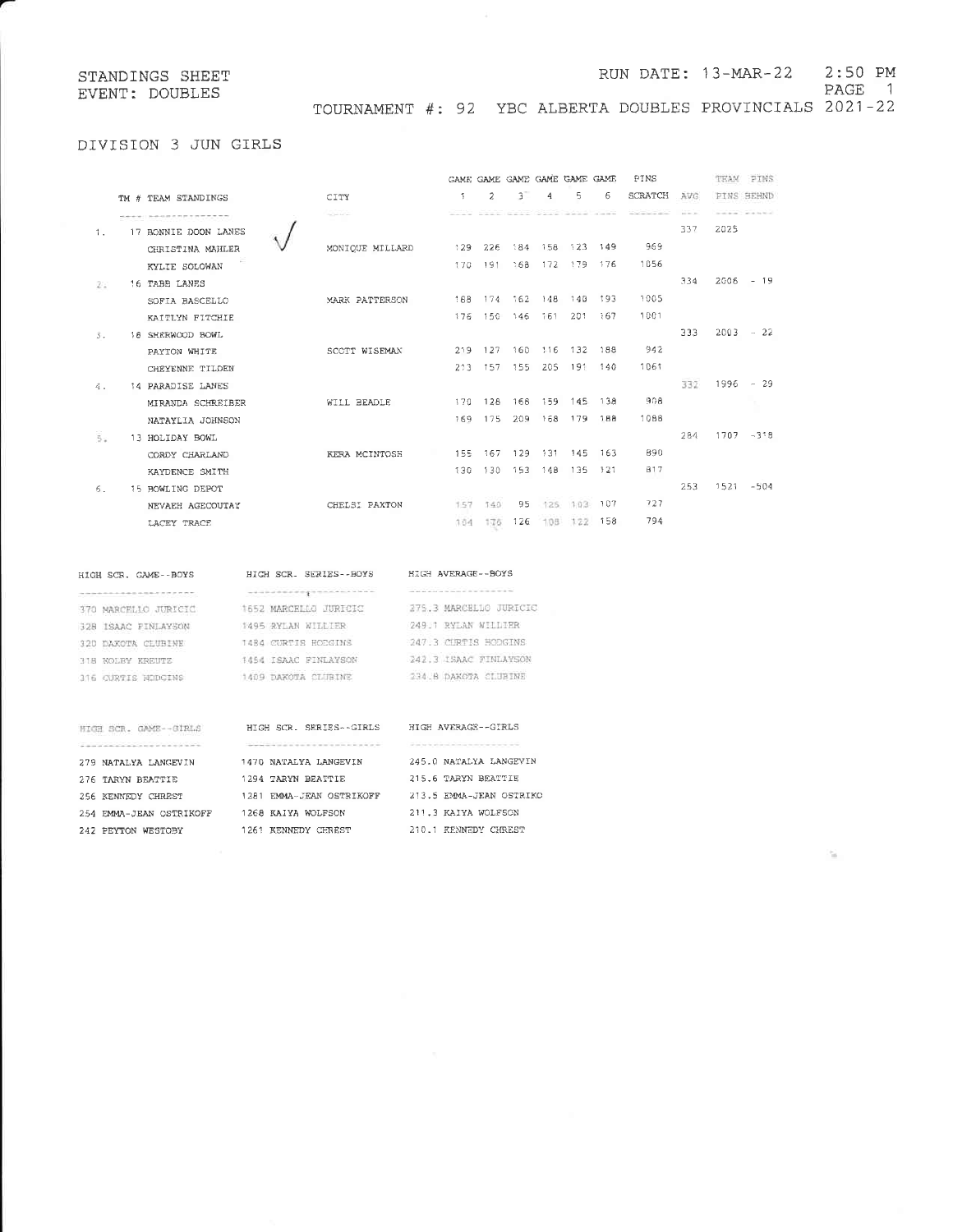### RUN DATE: 13-MAR-22 2:50 PM

PAGE 1

 $\frac{1}{2}$ 

TOURNAMENT #: 92 YBC ALBERTA DOUBLES PROVINCIALS 2021-22

# DIVISION 4 JUN BOYS

|             |                       |                      |                   | <b>GAME GAME</b> |     |        | GAME GAME GAME GAME |         | PINS                       |              |      | TEAM PINS     |
|-------------|-----------------------|----------------------|-------------------|------------------|-----|--------|---------------------|---------|----------------------------|--------------|------|---------------|
|             | TM # TEAM STANDINGS   | CITY                 | 1                 | 2                | 3   | 4      | 5                   | 6       | <b>SCRATCH</b>             | AVG          |      | PINS BEHND    |
|             |                       | sales lanes          | and the state and |                  |     |        | pose president      |         | the site discussion of the | the time was |      | and a war and |
| die.        | 21 TOPPLER BOWL       |                      |                   |                  |     |        |                     |         |                            | 438          | 2629 |               |
|             | RYAN EISENBART        | COLIN CHRISTENSEN    | 240.              | 245              | 233 | 198    |                     | 202 214 | 1332                       |              |      |               |
|             | OLIVER EISENBART      |                      | 209               | 194              | 205 | 220    | 229                 | 240     | 1297                       |              |      |               |
| $\bar{z}$ . | 23 SHERWOOD BOWL      |                      |                   |                  |     |        |                     |         |                            | 400          |      | $2402 - 227$  |
|             | JD HYSLOP             | <b>BRADLY TYTGAT</b> | 150               | 266              | 200 | 232    | 220                 | - 252   | 1320                       |              |      |               |
|             | SKYLER PENNER         |                      | 249               | 149              | 182 | 150    |                     | 187 165 | 1082                       |              |      |               |
| B.          | 24 ST. ALBERT BOWL    |                      |                   |                  |     |        |                     |         |                            | 373          |      | $2242 - 387$  |
|             | DOMENIC ANGOTTI-CARG  | DARCY SCHNEPF        | 149               | 160              | 158 | 201    |                     | 183 144 | 995                        |              |      |               |
|             | MILAN MURPHY          |                      | 219               | 197              | 181 | 230    | 272                 | 148     | 1247                       |              |      |               |
| 4.          | 20 CHINOOK BOWLADROME |                      |                   |                  |     |        |                     |         |                            | 340          |      | $2045 - 584$  |
|             | MARCUS BATTI          | MIKE PETRUCHA        |                   | 199 216          | 228 |        | 191 196             | 151     | 1181                       |              |      |               |
|             | DEVON PETRUCHA        |                      | 183.              | -124             | 141 | 124    | - 138               | 154     | 864                        |              |      |               |
| 5.          | 22 TABB LANES         |                      |                   |                  |     |        |                     |         |                            | 336          |      | $2019 - 610$  |
|             | MAX DAY               | ALEX MANTAI          | 163               | - 181            | 160 | 116    |                     | 224 144 | 988                        |              |      |               |
|             | CARTER GRANT          |                      |                   | 194 151          | 164 | 1.60   | 168                 | 194     | 1031                       |              |      |               |
| 6.          | 19 HOLIDAY BOWL       |                      |                   |                  |     |        |                     |         |                            | 319          |      | $1915 - 714$  |
|             | PARKER CHASSE         | ROB MIKLOS           | 144               | 210              | 141 | - 1.77 |                     | 221 155 | 1048                       |              |      |               |
|             | KALE SMITH            |                      | 142               | 166              | 164 | 121    | - 102               | - 172   | 867                        |              |      |               |
|             |                       |                      |                   |                  |     |        |                     |         |                            |              |      |               |

## HIGH SCR. GAME--BOYS

279 NATALYA LANGEVIN

256 KENNEDY CHREST

276 TARYN BEATTIE

242 PEYTON WESTOBY

# HIGH SCR. SERIES--BOYS

# HIGH AVERAGE--BOYS

|                      | --------------------- |                        |
|----------------------|-----------------------|------------------------|
| 370 MARCELLO JURICIO | 1652 MARCELLO JURICIO | 275.3 MARCELLO JURICIO |
| 328 ISAAC FINLAYSON  | 1495 RYLAN WILLIER    | 249.1 RYLAN WILLIER    |
| 320 DAKOTA CLUBINE   | 1484 CURTIS HODGINS   | 247.3 CURTIS HODGINS   |
| 318 KOLBY KREUTZ     | 1454 ISAAC FINLAYSON  | 242.3 ISAAC FINLAYSON  |
| 316 CURTIS HODGINS   | 1409 DAKOTA CLUBINE   | 234.8 DARCTA CLUBINE   |

# HIGH SCR. GAME--GIRLS HIGH SCR. SERIES--GIRLS HIGH AVERAGE--GIRLS 1470 NATALYA LANGEVIN 1294 TARYN BEATTIE 1281 EMMA-JEAN OSTRIKOFF 213.5 EMMA-JEAN OSTRIKO 254 EMMA-JEAN OSTRIKOFF 1268 KAIYA WOLFSON 1261 KENNEDY CHREST

# 245.0 NATALYA LANGEVIN 215.6 TARYN BEATTIE 211.3 KAIYA WOLFSON

210.1 KENNEDY CHREST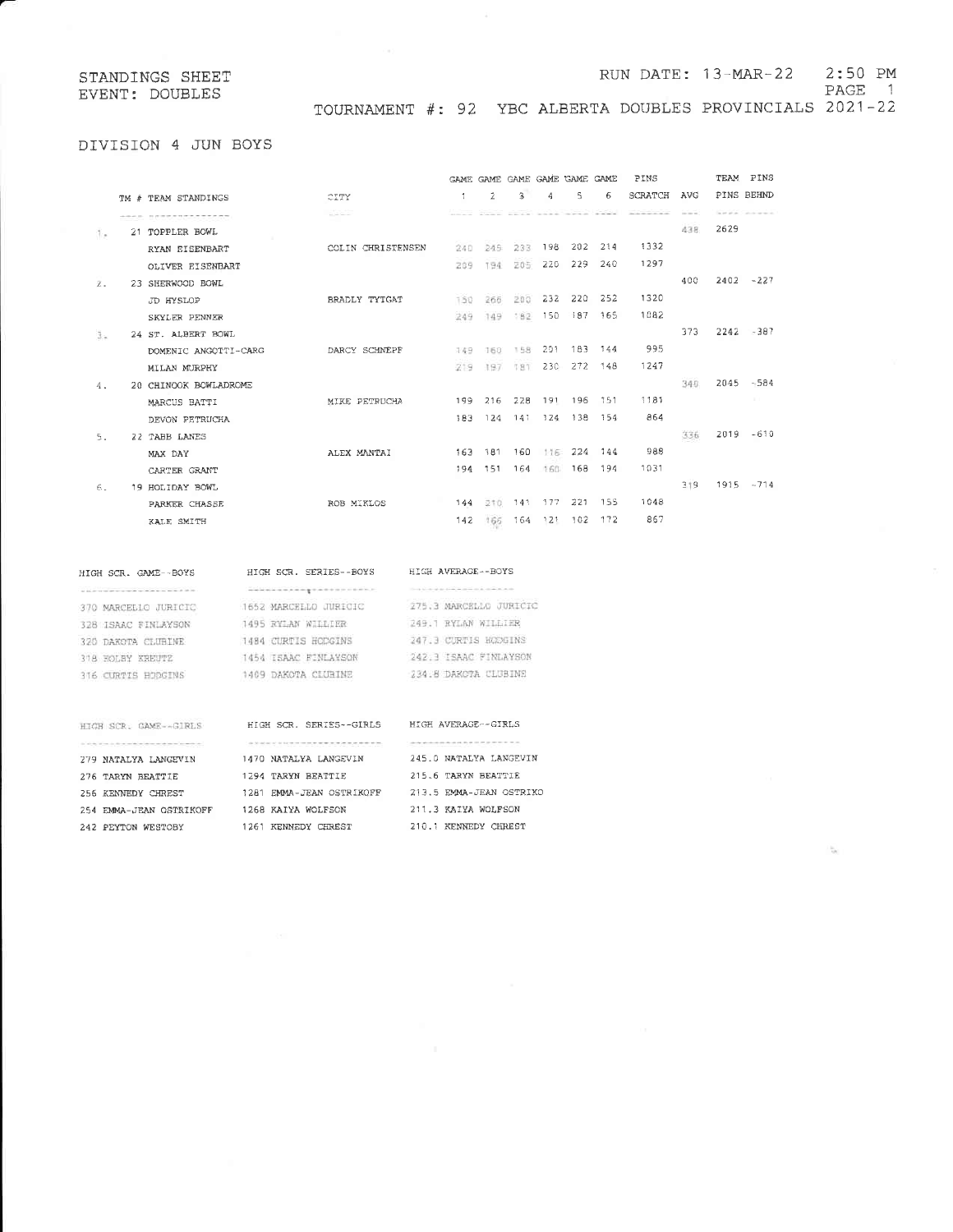# RUN DATE: 13-MAR-22 2:50 PM

PAGE 1

 $\leq$ 

TOURNAMENT #: 92 YBC ALBERTA DOUBLES PROVINCIALS 2021-22

# DIVISION 1 BAN GIRLS

|    |                                 |                            |                | GAME GAME GAME GAME GAME GAME                                                                                                                                                                                                                                                                                                                                                                                                                             |                |         |                 |            | PINS    |            |      | TEAM PINS    |
|----|---------------------------------|----------------------------|----------------|-----------------------------------------------------------------------------------------------------------------------------------------------------------------------------------------------------------------------------------------------------------------------------------------------------------------------------------------------------------------------------------------------------------------------------------------------------------|----------------|---------|-----------------|------------|---------|------------|------|--------------|
|    | TM # TEAM STANDINGS             | CITY                       | $\overline{1}$ | $\overline{2}$                                                                                                                                                                                                                                                                                                                                                                                                                                            | $\overline{3}$ | 4       | s               | 6          | SCRATCH | <b>AVG</b> |      | PINS BEHND   |
|    | 2222 C 2301 C 230 T 240 T 240 T | ALC: NO                    |                | $\label{eq:12} -2\left(1-\left(2\right)-2\right)+\left(2\right)-2\left(1-\left(2\right)-2\right)-2\left(2\right)-2\left(2\right)-2\left(2\right)-2\left(2\right)-2\left(2\right)-2\left(2\right)-2\left(2\right)-2\left(2\right)-2\left(2\right)-2\left(2\right)-2\left(2\right)-2\left(2\right)-2\left(2\right)-2\left(2\right)-2\left(2\right)-2\left(2\right)-2\left(2\right)-2\left(2\right)-2\left(2\right)-2\left(2\right)-2\left(2\right)-2\left($ |                |         |                 |            |         | 355        |      | www. week    |
| 1. | 2 THE MILLENNIUM LANES          |                            |                |                                                                                                                                                                                                                                                                                                                                                                                                                                                           |                |         |                 |            |         | 298        | 1791 |              |
|    | ELIZABETH HONISH                | KYLE HONISH                |                | 119 121                                                                                                                                                                                                                                                                                                                                                                                                                                                   |                |         | 125 147 106 226 |            | 844     |            |      |              |
|    | ELISHA DELEHAY                  |                            | 153            | 150                                                                                                                                                                                                                                                                                                                                                                                                                                                       | 184            |         | 172 147 141     |            | 947     |            |      |              |
| 2. | 5 ST. ALBERT BOWL               |                            |                |                                                                                                                                                                                                                                                                                                                                                                                                                                                           |                |         |                 |            |         | 274        |      | $1644 - 147$ |
|    | LILAH LAPIERRE                  | HEIDI MAPSTONE             |                | 160 170                                                                                                                                                                                                                                                                                                                                                                                                                                                   |                |         | 124 140 156     | 212        | 962     |            |      |              |
|    | TABITHA LABUKE                  |                            | 98             | 134                                                                                                                                                                                                                                                                                                                                                                                                                                                       |                | 122 120 | 114             | 94         | 682     |            |      |              |
| 3. | 6 BONNIE DOON LANES             |                            |                |                                                                                                                                                                                                                                                                                                                                                                                                                                                           |                |         |                 |            |         | 257        |      | $1542 - 249$ |
|    | <b>JAKILYN DONNAN</b>           | <b><i>IAIN WARDELL</i></b> | 113            | 95                                                                                                                                                                                                                                                                                                                                                                                                                                                        | 134            | 102     |                 | 121 146    | 711     |            |      |              |
|    | AURORA LABOSSIERE               |                            | 104            | 722                                                                                                                                                                                                                                                                                                                                                                                                                                                       | 206            |         | 147 115 137     |            | 831     |            |      |              |
| 4. | 4 HERITAGE LANES                |                            |                |                                                                                                                                                                                                                                                                                                                                                                                                                                                           |                |         |                 |            |         | 253        |      | $1520 - 271$ |
|    | PHOENIX HAGMAN                  | WAYNE HODGKINSON           | 141            | 156                                                                                                                                                                                                                                                                                                                                                                                                                                                       |                | 119 152 |                 | 104 130    | 802     |            |      | ma t         |
|    | IVY HODGKINSON                  |                            |                | 111 137                                                                                                                                                                                                                                                                                                                                                                                                                                                   | 114            |         | 89 131 136      |            | 718     |            |      |              |
| 5. | 3 SHAMROCK LANES                |                            |                |                                                                                                                                                                                                                                                                                                                                                                                                                                                           |                |         |                 |            |         | 234        |      | $1405 - 386$ |
|    | <b>BROOKE BATES</b>             | RACHEL DEMMON              | 126            | 135                                                                                                                                                                                                                                                                                                                                                                                                                                                       | 98             | -121    | 98              | 164        | 742     |            |      |              |
|    | SCOTLYN WAIN                    |                            | 178            | 92                                                                                                                                                                                                                                                                                                                                                                                                                                                        | 96             | 71      | 106             | 120        | 663     |            |      |              |
| 6. | 1 HOLIDAY BOWL                  |                            |                |                                                                                                                                                                                                                                                                                                                                                                                                                                                           |                |         |                 |            |         | 219        |      | $1318 - 473$ |
|    | TRINITY CHRISTENSON             | WADE WESTOBY               | 116            | 70                                                                                                                                                                                                                                                                                                                                                                                                                                                        | 95.            | 100     |                 | 125 139    | 645     |            |      |              |
|    | MIKAYLA CHASSE                  |                            | -110           | $-1.1.0$                                                                                                                                                                                                                                                                                                                                                                                                                                                  | 本生産            | 105     |                 | $122$ 3.11 | 673     |            |      |              |
|    |                                 |                            |                |                                                                                                                                                                                                                                                                                                                                                                                                                                                           |                |         |                 |            |         |            |      |              |

| HIGE SCR. GAME -- BOYS                            | HIGH SCR. SERIES--BOYS |
|---------------------------------------------------|------------------------|
| the property of the company's company's company's | .                      |
| 370 MARCELLO JURICIC                              | 1652 MARCELLO JURICIC  |
| 328 ISAAC FINLAYSON                               | 1495 RYLAN WILLIER     |
| 320 DAKOTA CLUBINE                                | 1484 CURTIS HODGINS    |
| 318 KOLBY KREUTZ                                  | 1454 ISAAC FINLAYSON   |
| 316 CURTIS HODGINS                                | 1409 DAKOTA CLUBINE    |
|                                                   |                        |
|                                                   |                        |

275.3 MARCELLO JURICIO 249.1 RYLAN WILLIER 247.3 CURTIS HODGINS 242.3 ISAAC FINLAYSON 234.8 DAKOTA CLUBINE

HIGH AVERAGE -- BOYS ------------------

| HIGH SCR. GAME--GIRLS                                                                  | HIGH SCR. SERIES--GIRLS          | HIGH AVERAGE--GIRLS        |
|----------------------------------------------------------------------------------------|----------------------------------|----------------------------|
| the control and control of the control of the control of the control of the control of |                                  |                            |
| 279 NATALYA LANGEVIN                                                                   | 1470 NATALYA LANGEVIN            | 245.0 NATALYA LANGEVIN     |
| 276 TARYN BEATTIE                                                                      | 1294 TARYN BEATTIE               | 215.6 TARYN BEATTIE        |
| 256 KENNEDY CHREST                                                                     | EMMA-JEAN OSTRIKOFF<br>1281      | 213.5 EMMA-JEAN OSTRIKO    |
| 254 EMMA-JEAN OSTRIKOFF                                                                | 1268 KAIYA WOLFSON               | 211.3 KAIYA WOLFSON        |
| WESTORY<br>242 PEYTON                                                                  | KENNEDY<br><b>CHREST</b><br>1261 | KENNEDY<br>210.1<br>CHREST |